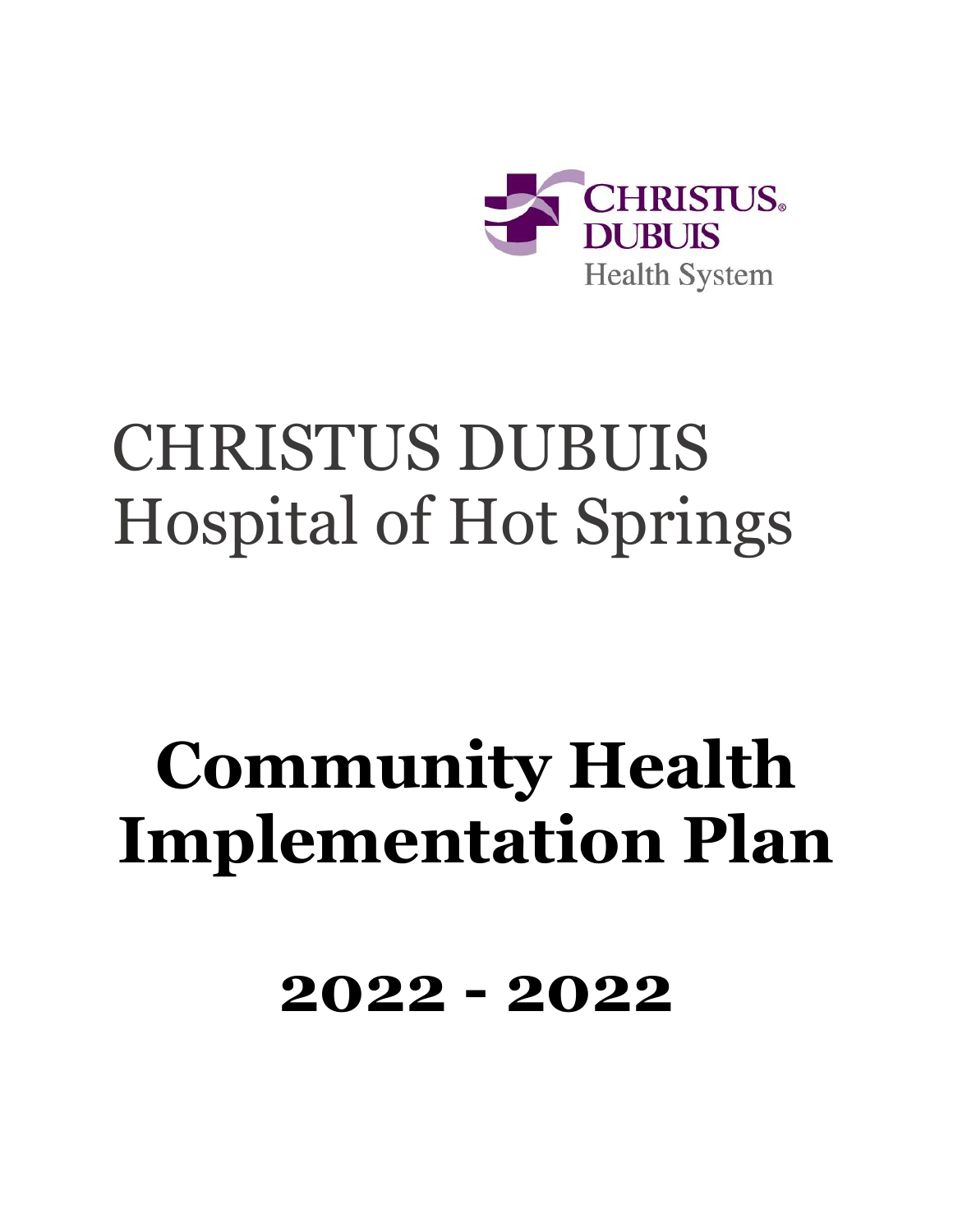# 2020 -2022 Community Health Improvement Plan for CHRISTUS DUBUIS of Hot Springs

#### **MISSION FOR IMPLEMENTATION**

CHRISTUS DUBUIS of Hot Springs, Arkansas is a long term acute care hospital (LTACH) located within CHI St. Vincent Hot Springs. CHRISTUS DUBUIS of Hot Springs provides care to patients who require acute care over an extended period of time and is co-owned and operated by LHC Group of Lafayette, LA in a joint venture with CHRISTUS Health. CHRISTUS Health was formed in 1999 to strengthen the Catholic faith-based health care ministries of the Congregations of the Sisters of Charity of the Incarnate Word of Houston and San Antonio that began in 1866. Founded on the mission "to extend the healing ministry of Jesus Christ," CHRISTUS Health's vision is to be a leader, a partner, and an advocate in creating innovative health and wellness solutions that improve the lives of individuals and communities so that all may experience God's healing presence and love.

As part of this effort and to meet [federal IRS 990H requirements,](https://www.irs.gov/uac/About-Schedule-H-Form-990) this document serves as a community health improvement plan (CHIP) report for CHRISTUS DUBUIS of Hot Springs. This report is the companion piece to the Community Health Needs Assessment (CHNA) report that was finalized June 2019 (see separate document), and based, in part, off several needs identified in that document.

### **TARGET AREA/ POPULATION**

CHRISTUS DUBUIS of Hot Springs sees patients from the following counties in Arkansas. Due to the nature of the long term acute care industry, the regulatory bodies that oversee and govern the types of services that are provided, and the limited resources available to address the needs highlighted within the CHNA, patients admitted to CHRISTUS DUBUIS of Hot Springs will serve as the target population for most of the implementation strategies discussed in this report.

| <b>CHRISTUS DUBUIS of Hot Springs Counties</b> |                    |
|------------------------------------------------|--------------------|
| Clark                                          | <b>Hot Springs</b> |
| Garland                                        | Montgomery         |
| Yell                                           | Saline             |

#### **PRIORITY HEALTH NEEDS**

Leadership for CHRISTUS DUBUIS of Hot Springs was provided with a draft community health needs assessment report May 2019. A panel of experts comprised of both CHRISTUS staff and external partners representing various members of the community was tasked with reviewing the findings and determining which priority issues would be selected to address over the next three years as part of a community health implementation plan.

The panel took a number of things into consideration when choosing priorities. Some priorities were selected based off issue prevalence and severity according to county and regional secondary data. Input provided by key informants, focus group participants, and other community stakeholders was also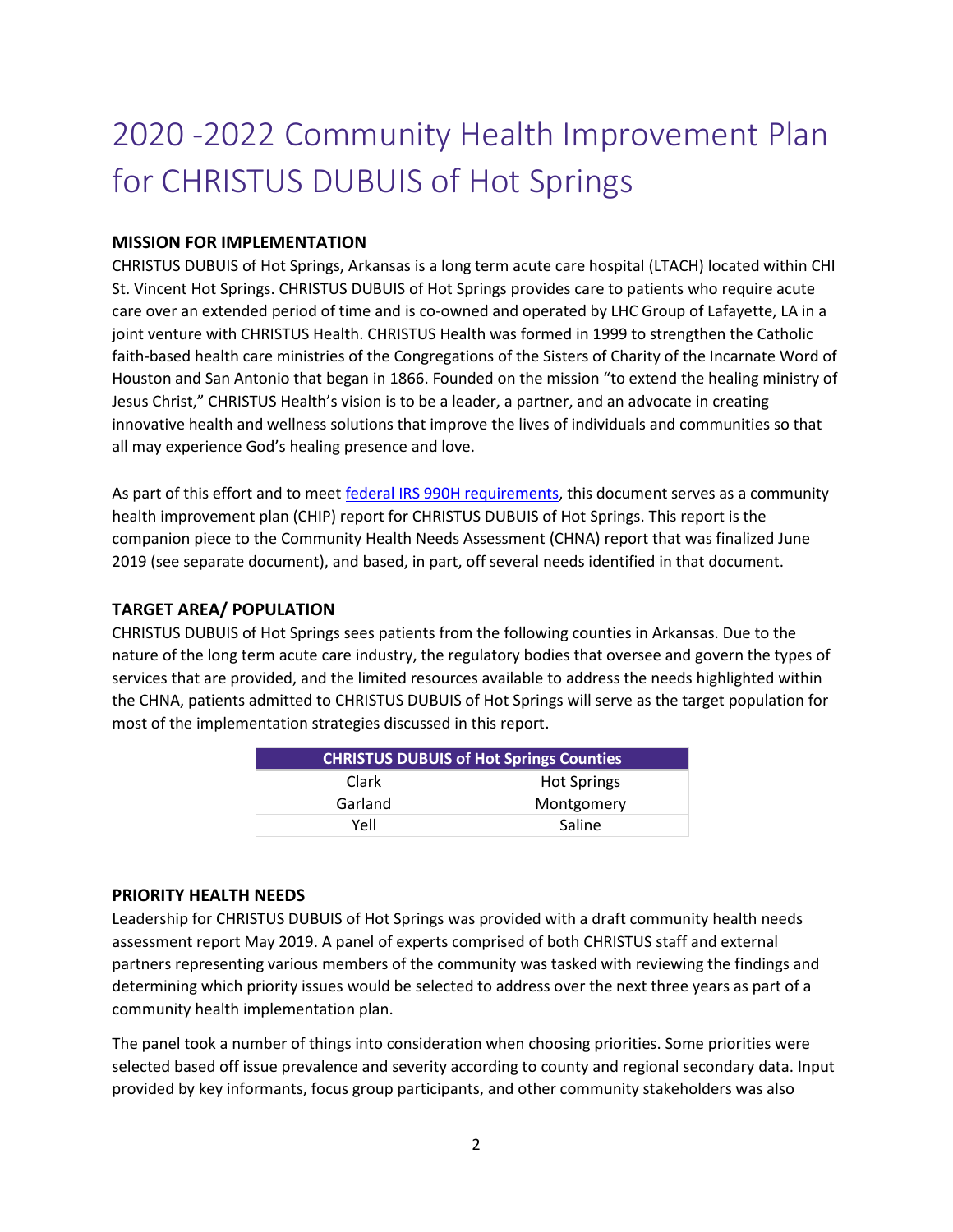heavily considered, especially for priority areas where secondary data were less available. The official Community Health Needs Assessment report was finalized June 2019 (see separate document). Based on the process described above, the priority health needs selected by CHRISTUS DUBUIS of Hot Springs are:

- 1. Access to Healthcare
	- o Primary Care
	- o Chronic Disease Management

### **SELECTED IMPLEMENTATION STRATEGY**

The following implementation strategies outline actions CHRISTUS DUBUIS of Hot Springs will take over the next three years to address the priority health needs listed above.

#### *ACCESS TO CARE PRIORITY STRATEGY*

CHRISTUS DUBUIS of Hot Springs will enhance access to primary care by supporting efforts to connect community members with organizations and / or resources in the region.

| <b>Major Actions</b>                                                      | <b>Sub-actions</b>                                                                                                                              |
|---------------------------------------------------------------------------|-------------------------------------------------------------------------------------------------------------------------------------------------|
| Ensure proper care for the<br>chronically ill members in<br>the community | Educate families about the disease process in all areas of the<br>1.<br>continuum of care                                                       |
|                                                                           | Provide referral information that may assist patient with proper<br>2.<br>post-acute care                                                       |
|                                                                           | Anticipated Outcome: Better management of chronic diseases and<br>reduced prevalence of readmission to the hospital for existing<br>conditions. |